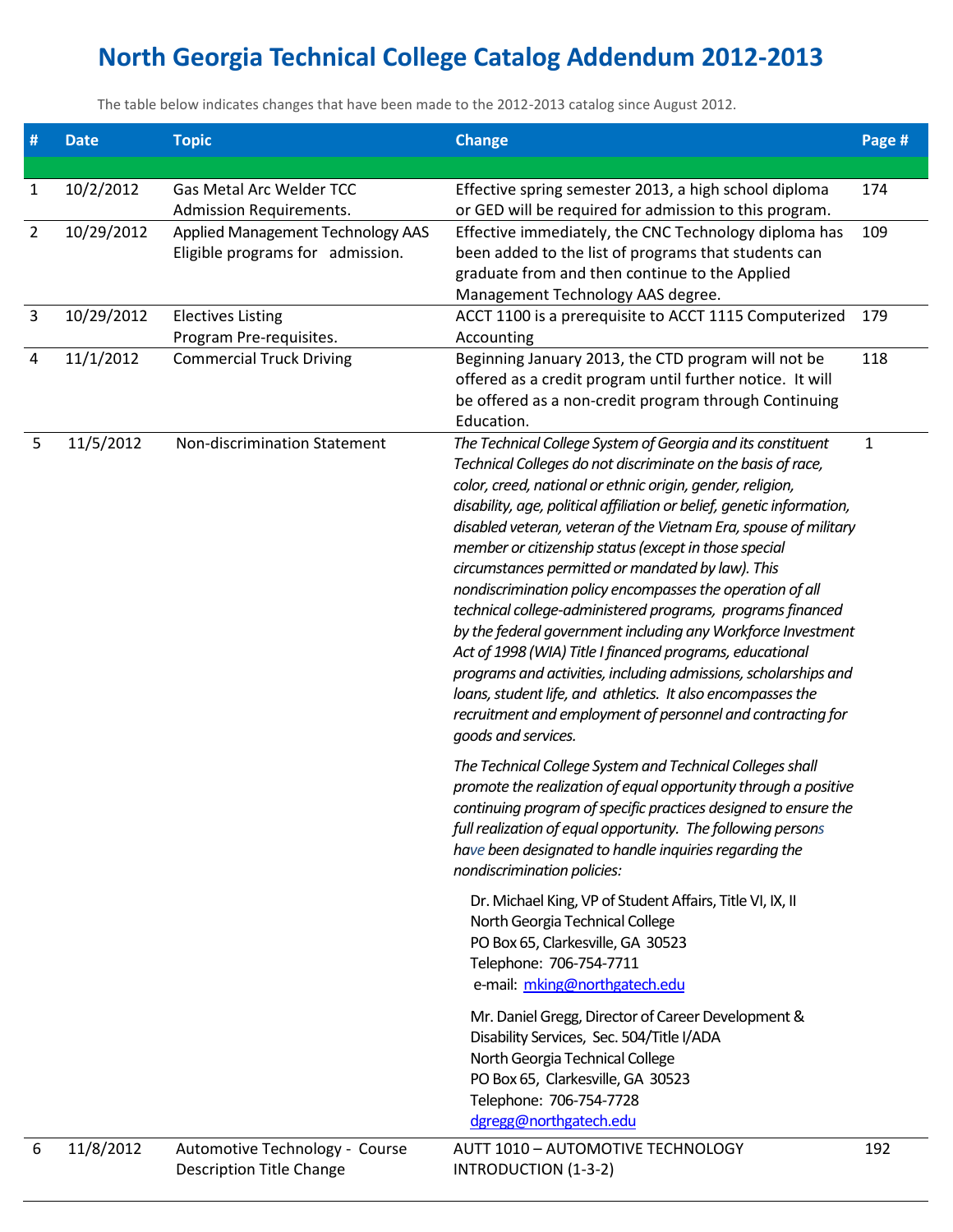| 7 | 11/8/12  | Curriculum Change - Accounting AAS                                                          | Revisions to the Accounting AAS Degree (AC13)<br>Effective Spring Semester 2013:<br>Accounting Electives - decrease to 3<br>Electives (any courses within any NGTC credit<br>program) - increase to 9                                                                                                                                                                                                                                                                                                                                                                                                                                                                                                                                                                                                                                                  | 97  |
|---|----------|---------------------------------------------------------------------------------------------|--------------------------------------------------------------------------------------------------------------------------------------------------------------------------------------------------------------------------------------------------------------------------------------------------------------------------------------------------------------------------------------------------------------------------------------------------------------------------------------------------------------------------------------------------------------------------------------------------------------------------------------------------------------------------------------------------------------------------------------------------------------------------------------------------------------------------------------------------------|-----|
| 8 | 01/02/13 | Course Description Changes -<br>No changes in contact/credit hours or<br>pre/co-requisites. | There will be no change in total credit hours for the program.<br>MUSC 1101 - Explores the formal elements of musical<br>composition, musical form & style, and the relationship of<br>music to historical periods. The course includes listening and<br>analysis of well-known works of music. This course encourages<br>student interest in musical arts beyond the classroom.                                                                                                                                                                                                                                                                                                                                                                                                                                                                       | 250 |
|   |          |                                                                                             | HIST 2112 - Emphasizes the study of the social, cultural,<br>and political history of the United States from 1865 to the<br>beginning of the twenty-first century and will equip the<br>student to better understand the problems and challenges<br>of the contemporary world in relation to events and trends<br>in modern American history. The course also provides an<br>overview of the history of Georgia and the development of<br>its constitution. Topics include the Reconstruction Period;<br>the great West, the new South, and the rise of the debtor;<br>the Gilded Age; the progressive movement; the emergence<br>of the U.S. in world affairs; the Roaring Twenties; the Great<br>Depression; World War I; World War II; the Cold War and<br>the 1950's; the Civil Rights Movement; the 1960's and<br>1970's; and America since 1980. | 234 |
|   |          |                                                                                             | <b>MATH 1012 - Emphasizes the application of basic</b><br>mathematical skills used in the solution of occupational and<br>technical problems. Topics include fractions, decimals,<br>percents, ratios and proportions, measurement and<br>conversion, geometric concepts, technical applications, and<br>basic statistics.                                                                                                                                                                                                                                                                                                                                                                                                                                                                                                                             | 243 |
|   |          |                                                                                             | <b>MATH 1132 - This course includes the study of techniques</b><br>of integration, application of the definite integral, an<br>introduction to differential equations, improper integrals,<br>sequences, and series.                                                                                                                                                                                                                                                                                                                                                                                                                                                                                                                                                                                                                                   | 244 |
|   |          |                                                                                             | PSYC 1010 - Presents basic concepts within the field of<br>psychology and their application to everyday human<br>behavior, thinking, and emotion. Emphasis is placed on<br>students understanding basic psychological principles and<br>their application within the context of family, work and<br>social interactions. Topics include an overview of psychology<br>as a science, the nervous and sensory systems, learning and<br>memory, motivation and emotion, intelligence, lifespan<br>development, personality, psychological disorders and their<br>treatments, stress and health, and social psychology.                                                                                                                                                                                                                                     | 260 |
|   |          |                                                                                             | <b>PSYC 1101 - Introduces the major fields of contemporary</b><br>psychology. Emphasis is on critical thinking and<br>fundamental principles of psychology as a science. Topics<br>include research design, the organization and operation of<br>the nervous system, sensation and perception, learning and<br>memory, motivation and emotion, thinking and intelligence,<br>lifespan development, personality, psychological disorders<br>and treatment, stress and health, and social psychology.                                                                                                                                                                                                                                                                                                                                                    | 260 |